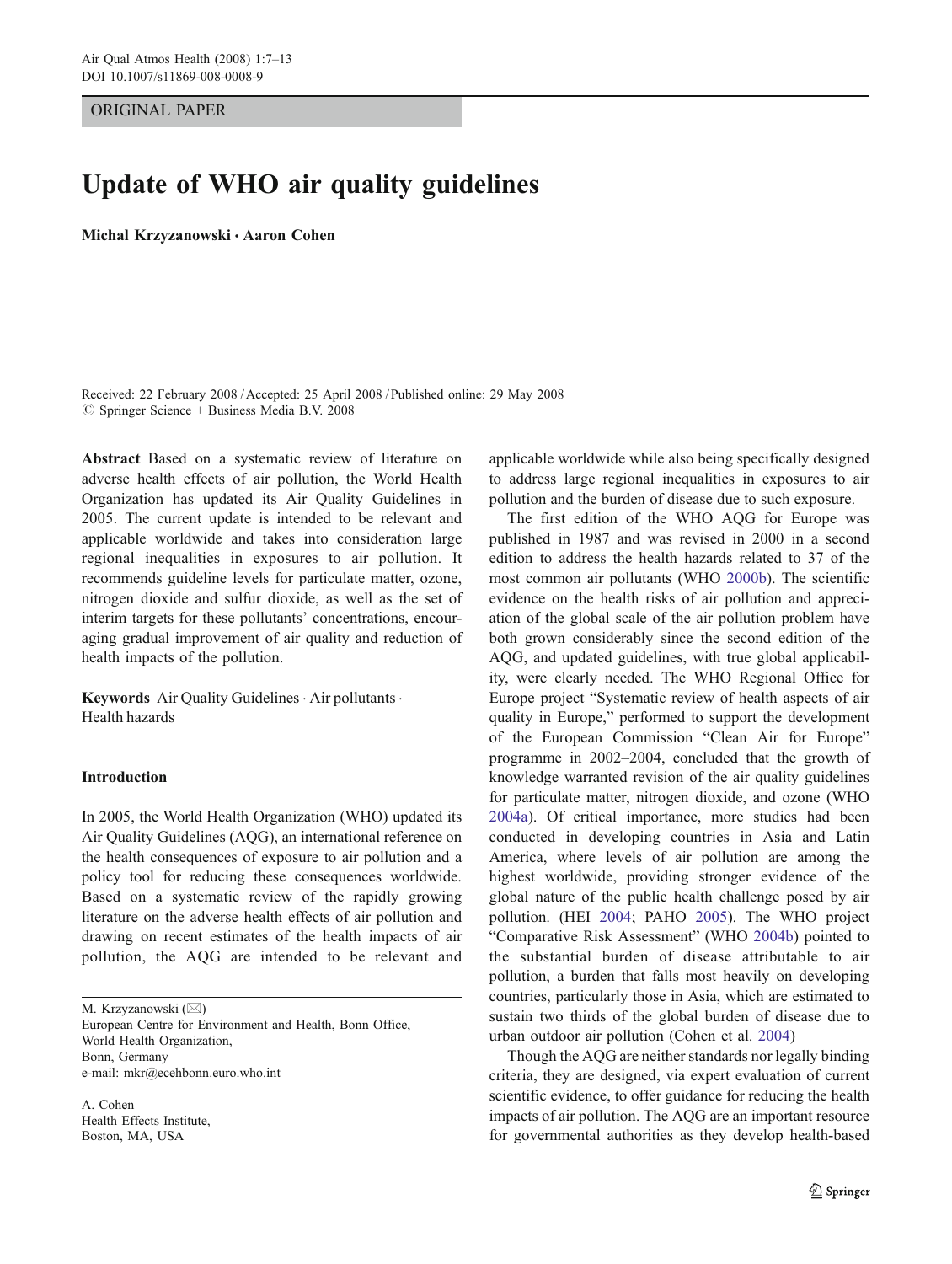national air quality management strategies, especially in those countries which lack the necessary scientific infrastructure and resources to conduct their own assessments in support of public policy. As such, they are intended to be relevant to the diverse conditions that exist worldwide across WHO's regions and to support a broad range of policy options for air quality management, tailored to suit local conditions, including the following: pollution sources, local economic activities, and technical, social, and political situations, as well as to the resources mobilized for the prevention of risks from environmental hazards.

The AQG are based on expert evaluation of the current state of knowledge about the health effects of exposure to air pollution and the magnitude and geographical distribution of its health impacts. Few countries have sufficient expertise and resources to conduct regular evaluation of the large and continually growing international scientific literature on the health effects of air pollution. For many of those countries, the WHO AQG may be the only feasible scientific support for their policies. In addition, participation in the WHO process of a broad group of top scientists, representing all relevant research disciplines and engaged in research in various regions of the world, assures the highest possible credibility of the AQG. The independence of the WHO experts from any policy restrictions or local considerations, which may affect assessments performed on a national level, further increases the value of this assessment.

This paper presents the process of the recent update of the AQG, discusses some scientific challenges in the guidelines formulation, and evaluates available information on the use of WHO assessments in formulation of national or regional strategies on air quality.

#### Principles and process of the update

The update followed the principles established in an earlier WHO guidance document on evaluation of epidemiological evidence for environmental health risk assessment (WHO [2000a\)](#page-6-0). Evidence from many types of relevant studies (epidemiology, clinical studies, toxicological experiments) was reviewed, and the merits of various research approaches in providing information for the AQGs were discussed in one of the introductory chapters. The conclusions were reached by consensus among the experts, and the reasoning leading to the guidelines formulation is recorded in the supporting text. The basis for each AQG is thus transparent.

WHO established a steering group to advise and lead the guideline development process<sup>1</sup>. The Steering Group

agreed on the scope and methodology of the update and identified experts to contribute to the review of the scientific literature. The scope of the updated guidelines reflects the Steering Group's judgment concerning both the availability of new evidence on the health effects of specific pollutants and the relative importance of the specific pollutants with regard to current and future health effects of air pollution in each of the WHO regions.

The Steering Group made recommendations to WHO on experts in epidemiology, toxicology, air quality exposure assessment, air quality management, and public policy to draft the guideline document. After initial review and approval by the Steering Group, drafts of the background chapters were distributed for external review to a wide group of experts in all the relevant disciplines. WHO also sought the opinions of air quality managers and policy makers concerning the rationale and format of the guidelines, seeking to improve their applicability in various areas of the world. An effort was made to ensure representation of a wide group of member states from all WHO regions.

WHO convened the Working Group on Air Quality Guidelines in Bonn, 18–20 October 2005, to finalize the updated WHO AQG. The Working Group consisted of authors of the draft chapters, external reviewers of the drafts, and members of the steering group (WHO [2006a,](#page-6-0) Annex 2). The tasks of the Working Group were to formulate the guidelines for the four pollutants (particulate matter, ozone, nitrogen dioxide, and sulfur dioxide) and to agree on supporting text. The report with conclusions of the Working Group meeting—after its acceptance by the Working Group members within 2 months after the meeting and WHO clearance—was published in October 2006. It is available in all WHO official languages as an executive summary of the Global Update of WHO Guidelines (WHO [2006b](#page-6-0)). The finalization of the background material, based on the comments from the Working Group members and feedback from the Steering Group, continued until June 2006.

The Steering Group also recommended supplementing the risk assessments for the four selected pollutants with an introduction. It provides an overview of the issues which must be considered in the management of air quality and, in particular, those which are critical when used for policy formulation.

#### Challenges in formulation of the AQG

The updated AQG are based on the now extensive body of scientific evidence relating to air pollution and its health consequences. An increasing range of adverse health effects has been linked to air pollution and at ever-lower air pollutant concentrations. This is especially true of airborne particulate matter. New studies use more refined methods

<sup>&</sup>lt;sup>1</sup> Steering Group members: RH Anderson (UK), B. Brunekreef (The Netherlands), B. Chen (China), A. Cohen (USA), R. Maynard (UK), I. Romieu (Mexico), KR. Smith (USA), S. Wangwongwatana (Thailand)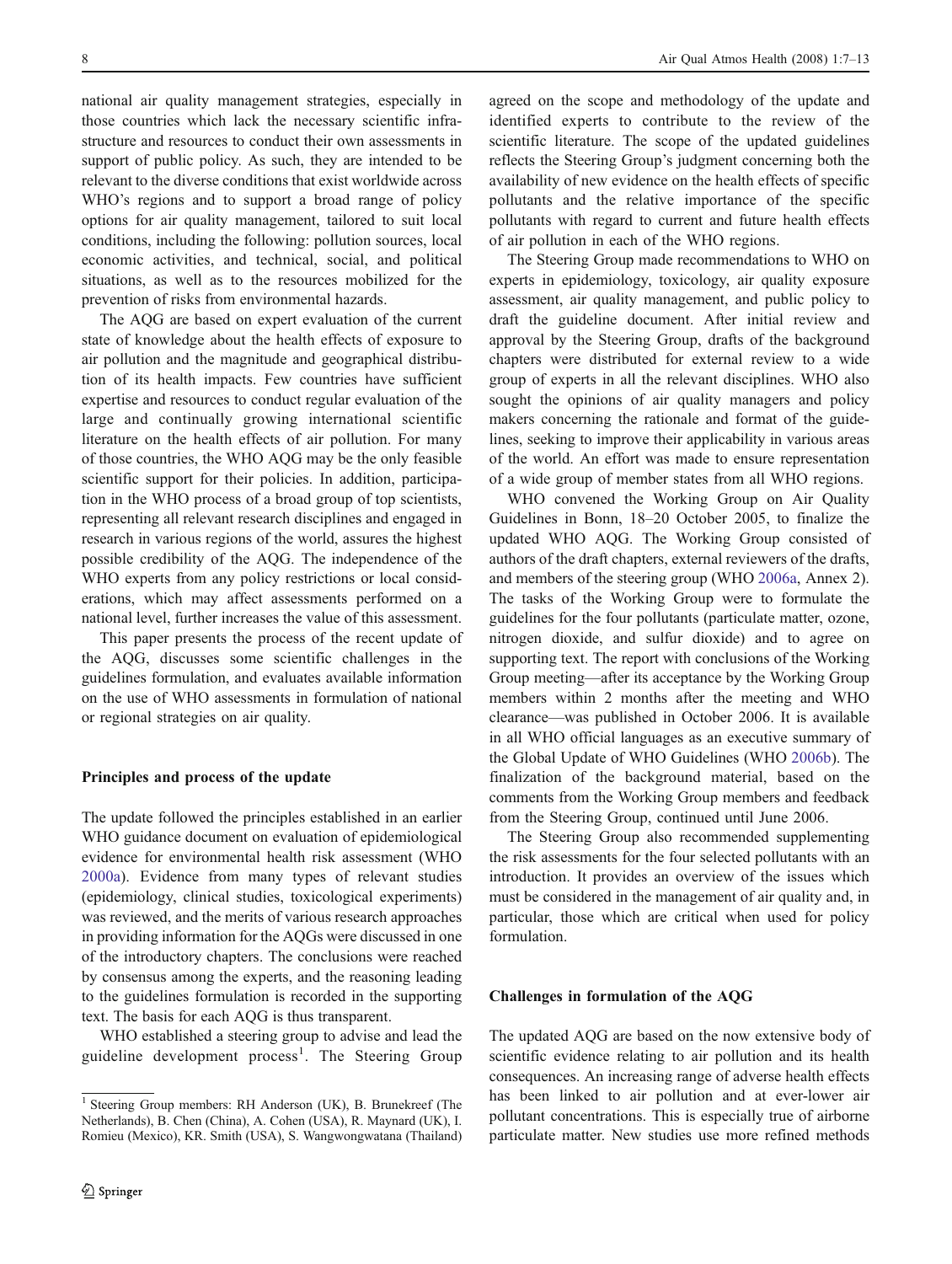and more subtle but sensitive indicators of effects, such as physiological measures (e.g., changes in lung function, inflammation markers). Therefore the updated guidelines are based on these sensitive indicators as well as the most critical population health indicators such as mortality and unscheduled hospitalizations.

Although this information base has gaps and uncertainties, it offers a strong foundation for the recommended guidelines. However, the use of this knowledge for creation of guidelines useful for air quality management is not straightforward.

The experts revising the guidelines agreed that no "threshold" concentration of particulate matter (PM) or ozone had been identified below which there are no adverse health effects. Therefore, no guideline value can be specified that, if achieved, will fully protect human health. However, the previous PM guideline, which comprised a mortality concentration–response function instead of a specific guideline value, was not viewed by the Working Group to be useful guide to policymakers, especially in countries where scientific infrastructure is limited. Moreover, the practical considerations of clarity and applicability of the guidelines for risk communication and management in member states with widely differing levels of local expertise and resources to devote to air quality management led the WHO working group to propose specific guideline values for each pollutant and to identify the residual health risk associated with achieving them.

In setting the PM guideline value, the Working Group considered the range of long-term average  $PM_{2.5}$  concentrations associated with adverse effects on chronic cardiovascular and respiratory disease in epidemiologic studies and set the guideline level—10  $\mu$ g/m<sup>3</sup> as an annual average at the bottom of this range. The group also took into consideration the results of time-series studies that estimate the effects of short-term exposure to  $PM_{2.5}$  on acute adverse health outcomes conducted in the cities with annual  $PM<sub>2.5</sub>$ concentrations just above the selected guideline level. Table 1

Table 1 Updated WHO Air Quality Guideline values

| Pollutant                         | Averaging time         | AOG value<br>$(\mu g/m^3)$ |
|-----------------------------------|------------------------|----------------------------|
| Particulate matter                |                        |                            |
| $PM_2$                            | 1 year                 | 10                         |
|                                   | 24 h (99th percentile) | 25                         |
| $PM_{10}$                         | 1 year                 | 20                         |
|                                   | 24 h (99th percentile) | 50                         |
| Ozone, $O_3$                      | 8 h, daily maximum     | 100                        |
| Nitrogen dioxide, NO <sub>2</sub> | 1 year                 | 40                         |
|                                   | 1 h                    | 200                        |
| Sulfur dioxide, SO <sub>2</sub>   | 24 h                   | 20                         |
|                                   | $10 \text{ min}$       | 500                        |

presents the full set of guideline values from the updated AQG.

For ozone, the selected guideline value is still in the range which has been found to increase risk of mortality by some 1–2%. This residual risk was accepted by the group since ozone concentrations at the set guideline level may be due occasionally to natural phenomena, such as intrusion of stratospheric ozone into the troposphere

The Working Group was keenly aware that achieving the AQG might appear impossible in situations where air pollution levels greatly exceed the recommended guideline levels (Fig. [1](#page-3-0)). Rapid and radical improvement of air quality is rarely possible, and the recommendations have the potential to be easily ignored as not realistic. Therefore, the Working Group recommended a gradual approach to the health risk reduction and improvement of air quality, proposing a set of interim target values in moving towards the strictest guidelines. These targets aim to promote a shift from high air pollutant concentrations, which have acute and serious health consequences, to lower air pollutant concentrations. If these targets are achieved, significant reductions in risks for acute and chronic health effects from air pollution should follow (Table [2\)](#page-3-0). The estimated reduction in health risks associated with the achievement of consecutive interim target levels has been specified in the AQG, allowing the authorities and the public to appreciate the result of air quality improvement results while also providing incentive for further efforts to control air pollution and reduce the risk to health. Progress towards the guideline values should, however, be the ultimate objective of air quality management and health risk reduction in all areas.

The AQG have always addressed exposures and health effects of individual pollutants or indicators (such as  $PM_{10}$ ) mass, an indicator of a complex pollution mixture with multiple sources). However, as understanding of the complexity of the air pollution mixture has improved, the limitations of controlling air pollution and its risk through guidelines for single pollutants have become increasingly apparent. Nitrogen dioxide  $(NO<sub>2</sub>)$ , for example, is a product of combustion processes and is generally found in the atmosphere in close association with other primary pollutants, including ultrafine particles. It is itself toxic and is also a precursor of ozone, with which it coexists along with a number of other photochemically generated oxidants. Concentrations of  $NO<sub>2</sub>$  are often strongly correlated with those of other toxic pollutants. Its concentration is readily measured but needs interpretation as a potential surrogate for a set of sources and the resulting mixture. Achieving guideline concentrations for individual pollutants, such as NO2, may therefore bring public health benefits that exceed those anticipated on the basis of estimates of a single pollutant's toxicity. Therefore, while the AQG present risk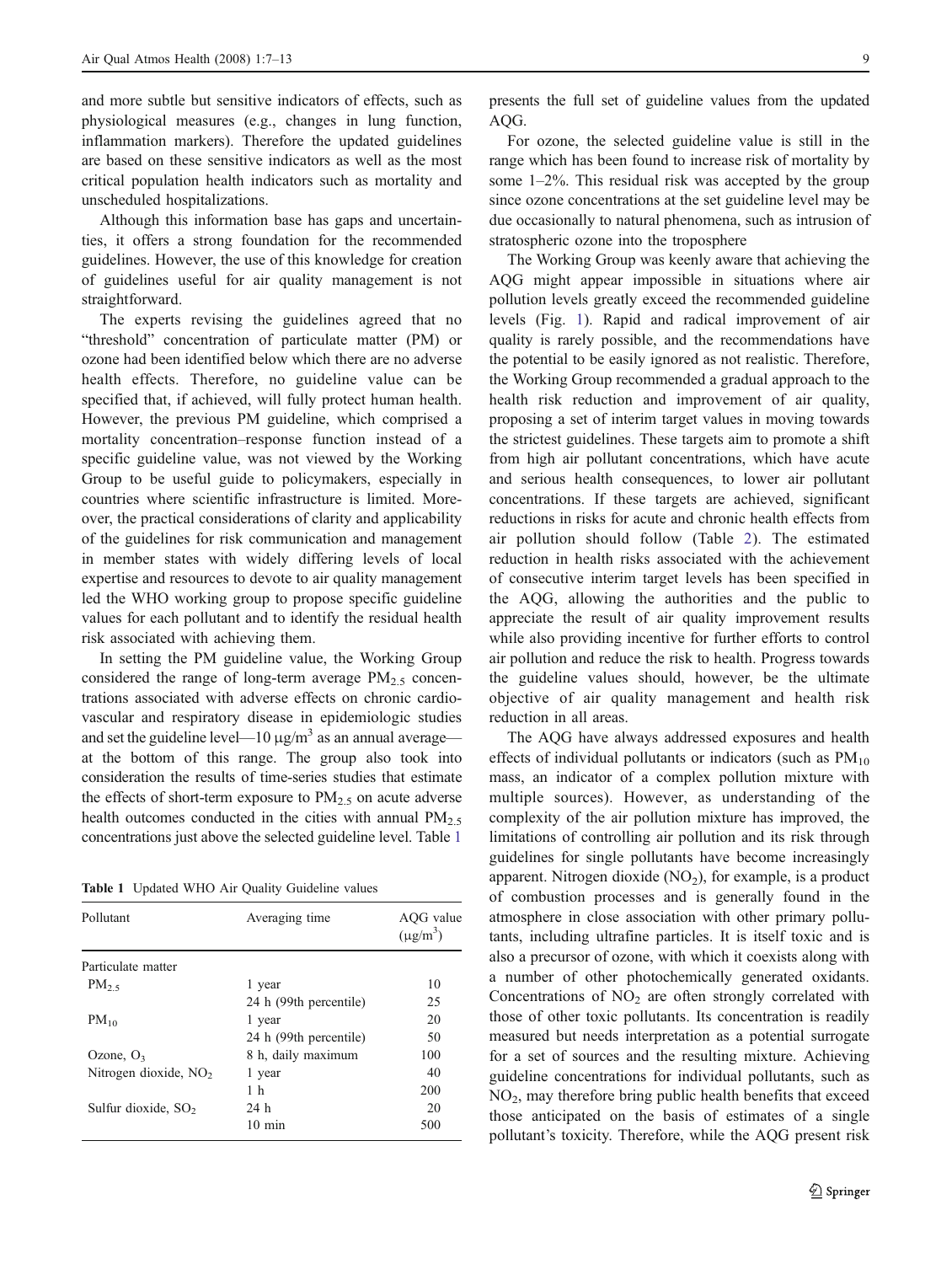<span id="page-3-0"></span>

Fig. 1 Annual average  $PM_{10}$  concentrations ( $\mu\text{g/m}^3$ ) in selected large cities of the world (WHO [2006a](#page-6-0))

assessments focused on individual pollutants, they also recommend addressing all relevant pollutants in health risk management simultaneously and particularly the four most common, for which guidelines have been reviewed.

Exposure to particulate air pollution from the combustion of solid fuels indoors was estimated to account for 1.6 million deaths in 2000, mainly among women and children in the poorest countries (Smith [2004](#page-6-0)). The AQG update considered these exposures and the burden of disease that they confer and noted that "Given the recent evidence…it is now reasonable to propose using the same air quality guidelines for both indoor and outdoor exposures." Although the current guideline values were considered by the WHO Working Group to apply to all non-occupational micro-environments, the update noted "…there is currently a lack of data on indoor air pollution and exposure in vulnerable populations, and such data are not likely to become available [in the near future]…This means that the applicability of [the results of] outdoor air pollution studies to solid fuel use…in developing countries is not …the most critical issue. Rather, the priority is [to develop] guidelines that can be realistically assessed in communities most at risk…and translated into [relevant] standards…" (WHO [2006b,](#page-6-0) Chapter 9, page 202). Guidelines specifically tailored to indoor combustion of solid fuels are currently being developed by WHO.

The present revision of the AQG provides new guideline values for three of the four pollutants examined. For two of them (particulate matter and ozone), it is possible to derive a quantitative relationship between the concentration of the pollutant, as monitored in ambient air, and specific health outcomes, such as mortality. These relationships are invaluable for health impact assessment and allow insights into the mortality and morbidity burdens from current levels of air pollution as well as the health improvements expected under different air pollution reduction scenarios. The burden-of-disease estimates can also be used to estimate the costs and benefits of interventions that reduce air pollution (AEAT [2006\)](#page-5-0). Approaches to, and the limitations of, health impact assessments are summarized in one of the chapters of the newly published AQG. In particular, selection of the concentration–response functions, reference levels, and assumptions regarding populations for which the impact evaluations are done require special considerations. WHO recently estimated the burden of disease due to exposure to particulate matter above the

Table 2 WHO air quality guidelines and interim targets for particulate matter: annual mean concentrations

|                                | $PM_{10} (\mu g/m^3)$ | $PM_{2.5}$ (µg/m <sup>3</sup> ) | Basis for the selected level                                                                                                                                                                         |
|--------------------------------|-----------------------|---------------------------------|------------------------------------------------------------------------------------------------------------------------------------------------------------------------------------------------------|
| Interim target-1 $(IT-1)$      | 70                    | 35                              | These levels are associated with about a 15% higher long-term mortality<br>risk relative to the AOG level                                                                                            |
| Interim target- $2$ (IT- $2$ ) | 50                    | 25                              | In addition to other health benefits, these levels lower the risk of premature<br>mortality by approximately $6\%$ (2–11%) relative to the IT-1 level                                                |
| Interim target-3 (IT-3)        | 30                    | 15                              | In addition to other health benefits, these levels reduce the mortality risk<br>by approximately $6\%$ (2–11%) relative to the IT-2 level                                                            |
| Air Quality Guideline          | 20                    | 10                              | These are the lowest levels at which total, cardiopulmonary, and lung<br>cancer mortality have been shown to increase with more than 95% confidence<br>in response to long-term exposure to $PM_2$ , |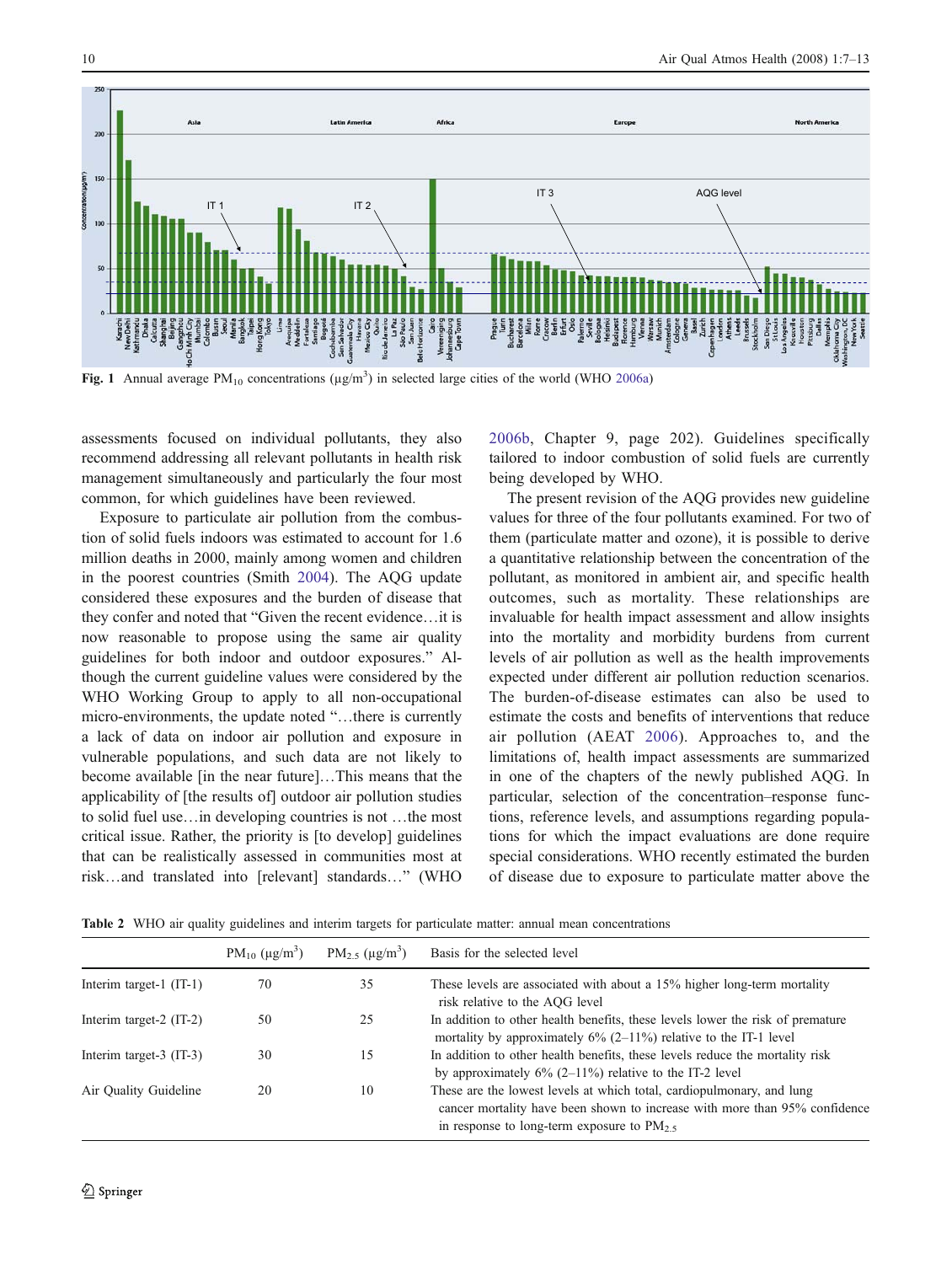AQG levels using concentration–response functions as described by Cohen et al. ([2004\)](#page-5-0). These estimates indicate that approximately 800,000 premature deaths and more than 6 million years of life lost annually can be attributed to air pollution exposure in large cities of all WHO member states (WHO [2007](#page-6-0)), with most of the impact occurring in Asia (Fig. 2).

#### Use of the guidelines in policy formulation

The introductory chapters of the updated AQG document the wide diversity of air quality in the world, posing quite different challenges to air quality management. In many areas with high levels of pollution, pollution reduction is technically feasible, but political or socio-economic considerations are critical determinants, and lack of organizational capacities of the administration may limit the effectiveness of air quality management.

In many developed countries, air quality has improved in recent decades. Further progress, necessary for the reduction of adverse impacts of pollution on health observed even at those low pollution levels, requires development and use of new technologies and often potential changes in lifestyle and in the urban landscape. While the costs of this development are estimated to often be orders of magnitude below the benefits due to prevented morbidity and mortality (AEAT [2006](#page-5-0)), the clear rationale for such actions, given by the AQG, is an important factor to catalyze such actions.

At present, a plan is not in place for a comprehensive, systematic evaluation of the use of the AQG in policy formulation or their impact on national standard-setting practices, though such an evaluation would be useful to WHO to assess the utility of the current AQG and in designing future guidelines. An ongoing project undertaken at the University of California, Berkeley, may bring the first assessment of this issue (Smith K and Vahlsing C, private communication). Although the time since publication of the "Global update 2005" (WHO [2006b](#page-6-0)) is too short to assess their full impact, there are already several instances showing that the results of the WHO evaluation of the health risks of air pollution—either the AQG themselves or the risk assessment conducted earlier—have been used by national and international entities. Examples of such applications by political bodies include the reference to the WHO work in the Thematic Strategy on Air Pollution or in air quality directive of the European Commission (CEC [2006,](#page-5-0) EC [2005\)](#page-5-0) or by the French High Commission on Public Health (HCSP [2007](#page-5-0)). The updated AQG has also been used as an argument in discussion on new European air quality regulations by scientific and health-related groups (Annesi-Maesano et al. [2007](#page-5-0)).

Civil initiatives, as a "Campaign for clean air in London," call for achievement of air quality according to the WHO AQGs (AQ [2007\)](#page-5-0).

Several reports, prepared either by WHO or other international organizations, use the guideline levels as benchmarks for their assessment. For instance, as noted above, the burden of disease related to air pollution in large

Fig. 2 Estimated impacts of exposure to particulate matter exceeding WHO AQG level in large cities in various regions of the world (see WHO [2007](#page-6-0) for definition of the regions)

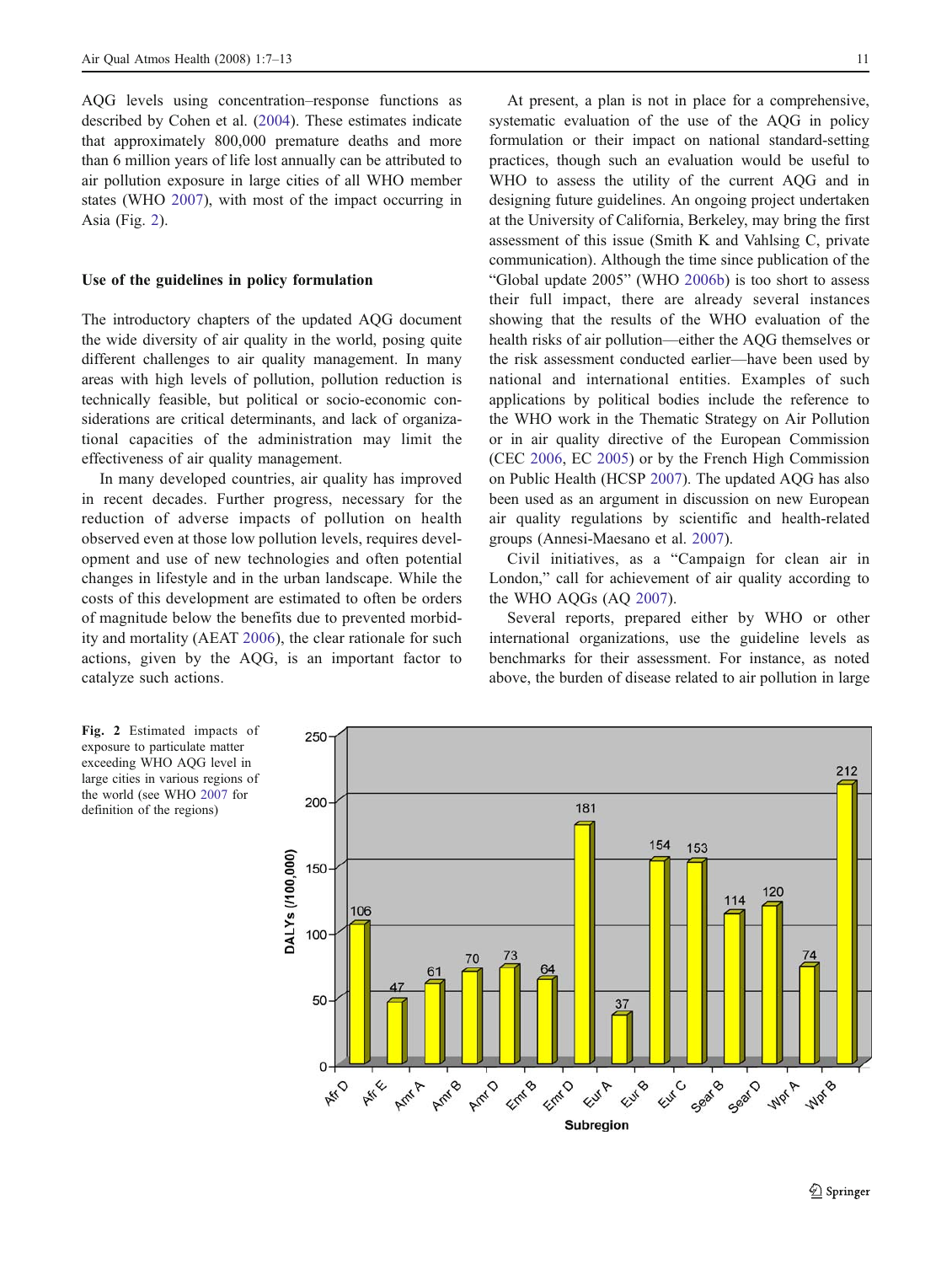<span id="page-5-0"></span>cities of each of the WHO member states has been estimated for PM levels in excess of the AQG levels for  $PM_{10}$  (WHO [2007\)](#page-6-0). The Organization for Economic Cooperation and Development (OECD) Environmental Outlook uses the WHO AQG as the reference (OECD [2007\)](#page-6-0). A recently published national analysis of air quality in Spain refers to AQG levels and interim targets as benchmarks and indication of the severity of air pollution problems in Spanish cities (Moreno et al. 2007).

Since their adoption, the WHO AQGs have also begun to receive attention in Asia and Latin America, where they provide a focal point for the discussion of air quality and health. In 2006, following the presentation at a major Asian air quality meeting of the AQGs and estimates of the health impacts associated with their exceedance in Asian cities, government officials and international lending agencies called for concerted action to reduce air pollution ([http://](http://www.iht.com/articles/ap/2006/12/13/asia/AS_GEN_Asia_Air_Pollution.php) [www.iht.com/articles/ap/2006/12/13/asia/AS\\_GEN\\_](http://www.iht.com/articles/ap/2006/12/13/asia/AS_GEN_Asia_Air_Pollution.php) Asia Air Pollution.php; The Jakarta Post, Vol.24, No.228, Page 1, Thursday, December 14, 2006). More recently, a press conference at a major environmental health meeting in Mexico City resulted in extensive media coverage of the AQG and health impacts of air pollution in Mexico City and Latin America, with articles appearing in 14 newspapers (e.g., Diario Monitor, September 7, 2007, Page 2A; HEI Update Newsletter, Winter 2007–2008).

## **Discussion**

The updated AQGs are based on the best available scientific evidence and are developed with involvement of leading experts and with consideration and responsiveness to the diverse situations around the globe. Therefore, they can play an important role in reduction of the disease burden from air pollution. Based on the thorough risk assessment, the AQG propose reduction of population exposure to the most common air pollutants, giving clear objectives and milestones.

Formulation of the guidelines reflects an impressive body of relatively recent research on the health effects of air pollution. However, gaps remain in the scientific evidence, and additional research could enhance the effectiveness of air quality management in reduction of health risks. Specific questions relate to the significance of selected sources of pollution in causing the health effects, timing and time pattern of exposure, or the role of personal vulnerability (such as health status, nutrition, and genetic predisposition). Differences of pollution mix, of exposure pattern, population susceptibility, and vulnerability in various parts of the world, potentially involved in producing the health effects, call for expanding the studies beyond the regions where most of the studies were conducted to

date, i.e., to the developing countries. Currently, most developing countries lack the resources, including technical capacity, to conduct research on the health effects of air pollution. International efforts could facilitate conducting research and building local capacity in developing countries. Such research will provide much-needed local evidence, adding to scientific knowledge and empowering local decision-makers. We need not, however, wait for the results of future research to address the public health challenges posed by air pollution, especially in the developing countries of Asia, Africa, and Latin America where the air pollution levels greatly exceed those in developed countries and where, as a result, the burden of disease due to air pollution is the greatest. The AQG provide clear health-based recommendations on the targets for air pollution reduction and provide an impetus for the efforts of these countries in finding the most effective methods for pollution reduction. International community assistance in these efforts will benefit the local population and reduce pollution transported over long distances that affects populations on a global scale.

Disclaimer The views expressed in this paper are those of the authors and do not necessarily reflect the views of the Health Effects Institute (HEI) or its sponsors.

#### References

- AEAT (2006) An update on cost–benefit analysis for the CAFÉ Programme. AEAT/ ED48763001/CAFE-CBA update, November 2006. Issue 2 [http://ec.europa.eu/environment/air/cafe/pdf/](http://ec.europa.eu/environment/air/cafe/pdf/cba_update_nov2006.pdf) [cba\\_update\\_nov2006.pdf](http://ec.europa.eu/environment/air/cafe/pdf/cba_update_nov2006.pdf)
- AQ 2007. Air quality: Campaign for clear air in London. [http://www.](http://www.bbc.co.uk/dna/actionnetwork/G1956) [bbc.co.uk/dna/actionnetwork/G1956](http://www.bbc.co.uk/dna/actionnetwork/G1956)
- Annesi-Maesano I, Forastiere F, Künzli N et al (2007) Particulate matter, science and EU policy. Eur Respir J 29(3):428–31 (Mar)
- Cohen A et al (2004) Mortality impacts of urban air pollution. In: Ezzati M et al (ed) Comparative quantifcation of health risks: global and regional burden of disease attributable to selected major risk factors. Geneva, World Health Organization, pp 1353–1434
- CEC (2006) Council of the European Union (2006) Thematic strategy on air pollution—Council conclusions. Brussels 15 March 2006 (7329/06). [http://ec.europa.eu/environment/air/cafe/pdf/council\\_](http://ec.europa.eu/environment/air/cafe/pdf/council_concl_them_strategy.pdf) concl them strategy.pdf
- EC (2005). Commission of the European Communities (2005) Proposal for a Directive of teh European Parliament and of the Council on ambient air quality and cleaner air for Europe. COM (2005) 447 [http://ec.europa.eu/environment/air/cafe/pdf/cafe\\_](http://ec.europa.eu/environment/air/cafe/pdf/cafe_dir_en.pdf) [dir\\_en.pdf](http://ec.europa.eu/environment/air/cafe/pdf/cafe_dir_en.pdf)
- HCSP (2007) Avis relative au project de Directive européenne sur la qualité de l'air ambiant. 7 novembre 2007. Haut Conseil de la santé publique. [http://www.hcsp.fr/hcspi/docspdf/avisrapports/](http://www.hcsp.fr/hcspi/docspdf/avisrapports/hcsp044a20071107_DEQualiAir.pdf) [hcsp044a20071107\\_DEQualiAir.pdf](http://www.hcsp.fr/hcspi/docspdf/avisrapports/hcsp044a20071107_DEQualiAir.pdf)
- HEI (2004) Health effects of outdoor air pollution in developing countries of Asia: a literature review. Boston, MA, Health Effects Institute, 2004 (Special Report 15).
- Moreno T, Querol X, Alastuey A et al (2007) Airborne particulate matter and premature deaths in urban Europe: the new WHO